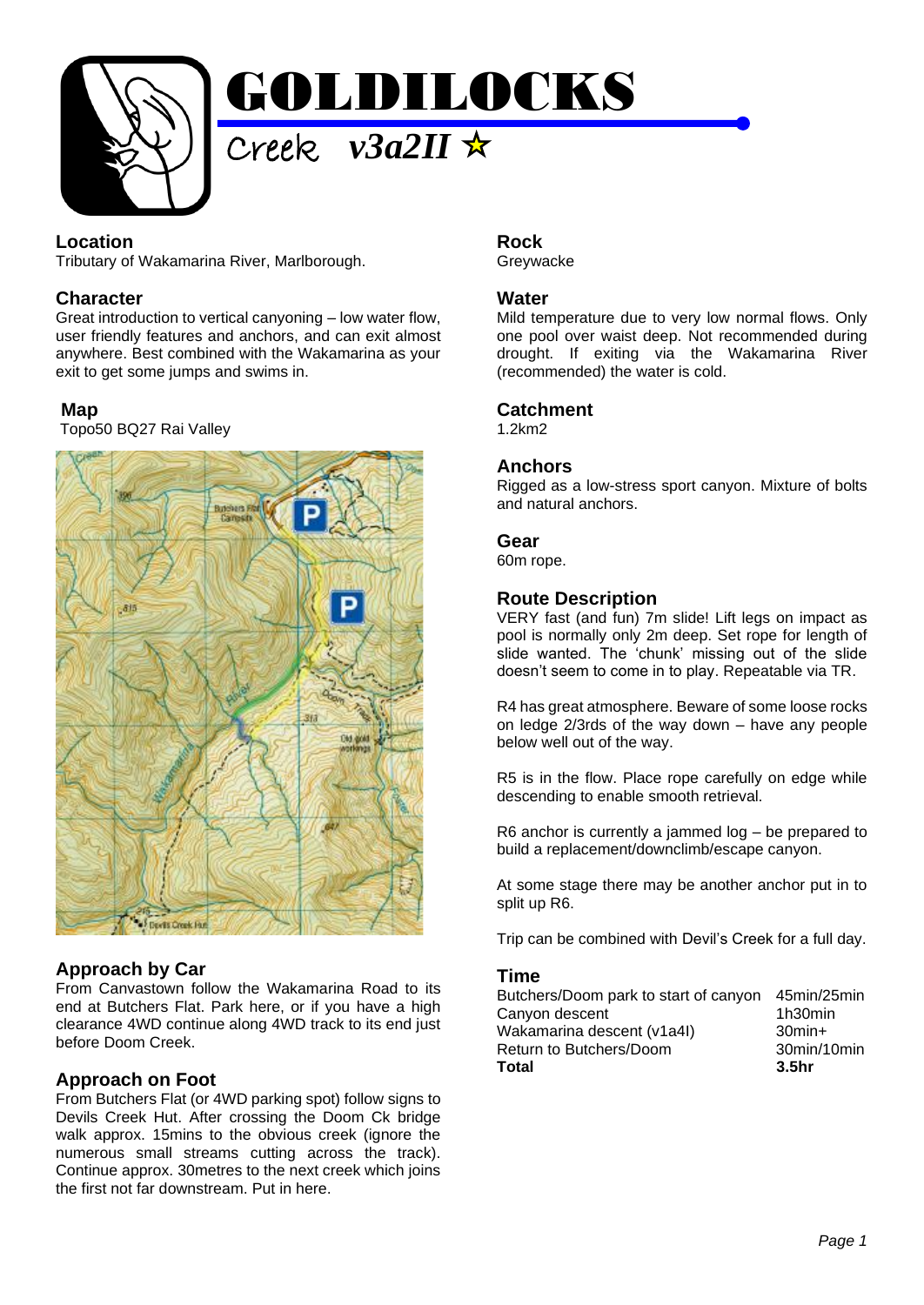### **Flash Flood Danger**

TR

Reasonably low due to very small catchment area, relatively open nature of the creek, and easy exits.

#### **Escapes**

Can escape from basically anywhere.

#### **Notes**

First descent: Dave Ryan, Nick Williamson, Jan 2018.





creek *v3a2II*

*Topo by Dave Ryan www.kiwicanyons.org*